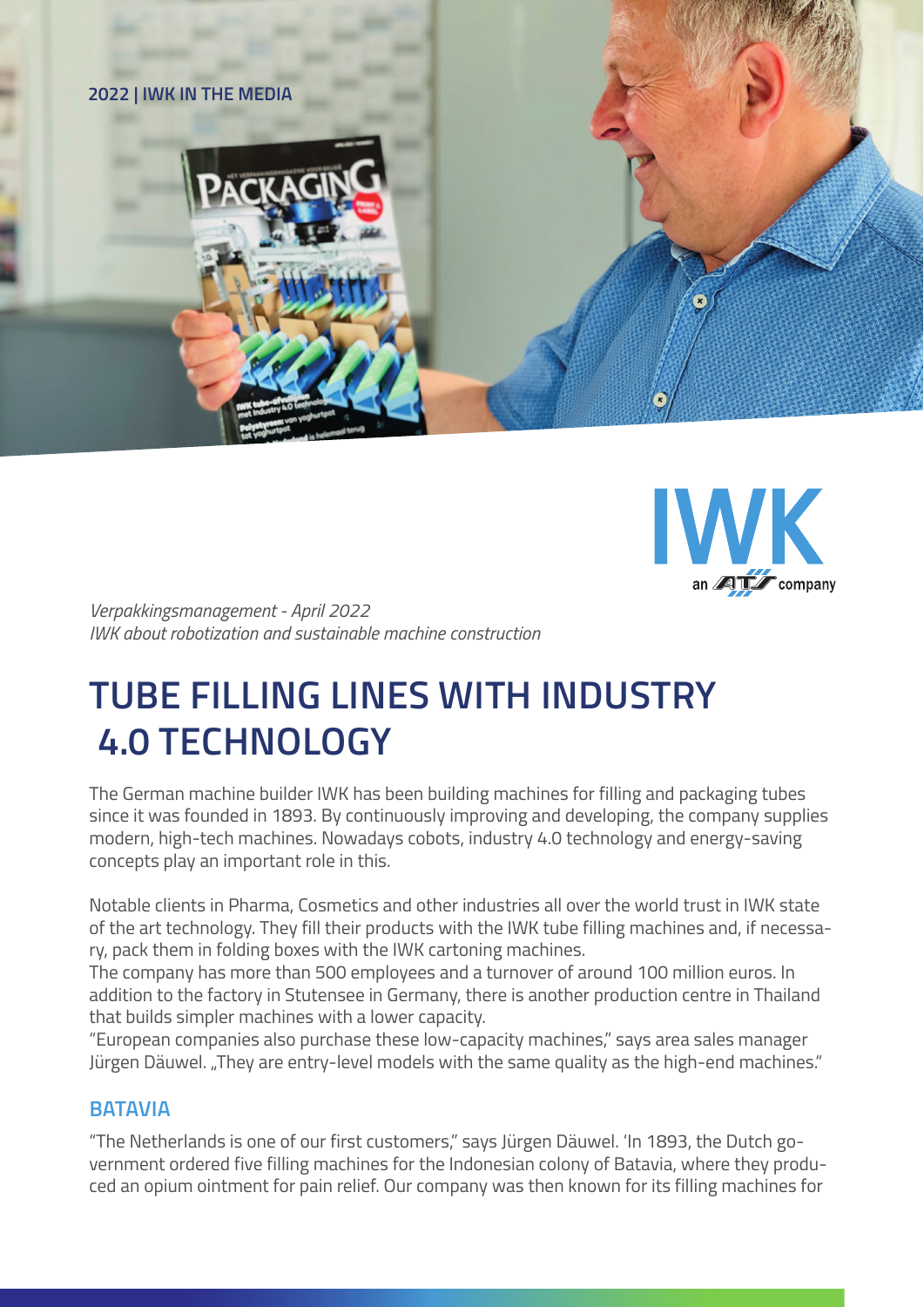

bullet casings. A filling technique that is very similar to filling tubes, where you also fill a kind of "tubes". Over the years, IWK further developed the tube filling technology and started building cartoning machines in 1948. By combining the two machines, we are able to provide a complete tube filling line that fills, closes, inspects, codes and then puts the tubes in a folding box. Today there are about 120 IWK machines in the Benelux."

For several years now, the company has also been supplying top-loading machines that pack all kinds of individual parts, such as injection pens, inhalers or bottles, into boxes. Also relatively new are the final packaging machines, such as case packers and wrap around machines, with which IWK is now able to supply a complete packaging line.

## **COBOTS**

IWK has been using cobots to supply its machines for several years now. A large cosmetics manufacturer, for example, uses these so-called collaborative robots for depalletizing the tube feed. The cobot places boxes full of empty tubes on the input line and removes the sealing lid after which they go to the filler. Two other robots provide the cartoning machine and case packer with blanks.

"Cobots save a lot of manual handling and therefore money," says Däuwel. "They are easy to program and increase productivity."

The cobots come from the Danish cobot manufacturer Universal Robots with which IWK has a development cooperation.

### **LINEAR MOTION MOTORS**

Like a kind of separate trays in a fairground attraction, the individual product holders flash through the cartoning machine in an IWK video demo. They transport boxes to filling stations or transport boxes to the final packaging machine. The video shows a recent development within IWK based on the XTS linear drive systems with servo motors. These drives take care of the internal transport of carriers in which boxes, bags or tubes are placed. The intelligent system knows exactly where each carrier is and also prevents errors by eliminating empty spaces in the supply. "This is important when forming multipacks," explains Däuwel. "The machines in the upstream produce continuously and the downstream machine loads the box in a start-stop operation. The system prevents mistakes and makes the right mix."

IWK develops these systems together with the Canadian mother company ATS. The mutual synergy results in high-tech machines.

#### **INDUSTRY 4.0**

A current topic within IWK is the implementation of Industry 4.0 technology. The IWK machines are equipped with sensors and intelligent software and communication tools that can exchange data with the digital enterprise. Protective and preventive maintenance ensure that machine parts are maintained or replaced on time, in order to keep production downtime to a minimum. "Sensors continuously monitor the temperature, energy consumption and vibrations of our mo-